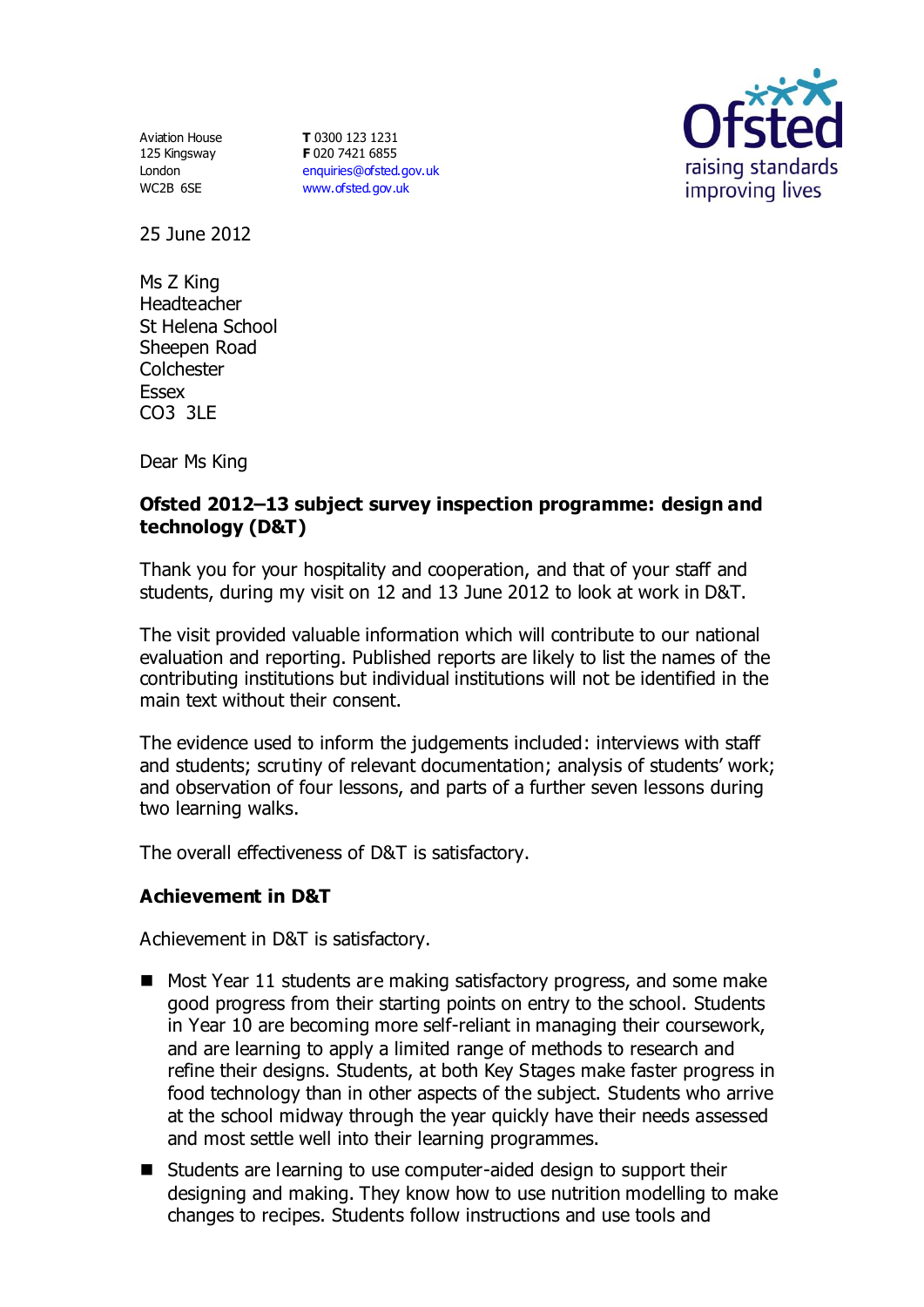equipment safely. Students' knowledge and skills required to work independently, plan, evaluate and make informed design decisions are underdeveloped at Key Stage 3 as a result of limitations in the resistant materials schemes of work.

# **Quality of teaching in D&T**

The quality of teaching in D&T is satisfactory.

- Teachers' knowledge of specialist processes and techniques is well demonstrated and used to good effect. Students' interest and engagement in practical activities is high and they work with determination to complete what is asked of them. For example, students experiment with ingredients to create original ideas for food products and understand the problems they must solve when creating shapes to vacuum form. Where teaching is effective, clear learning objectives are shared with students at the start of the lessons. Students made swifter progress in learning when they knew what was expected of them and worked with greater independence on tasks. However this was not consistent across all lessons.
- Some students are investing much time and effort in completing homework. Some good examples of feedback to students help them to improve their work, however the approach to marking and feedback is inconsistent, particularly at Key Stage 3.

# **Quality of the curriculum in D&T**

The quality of the curriculum in D&T is satisfactory.

- Key Stage 4 courses are developing well to closely reflect the requirements of the syllabus. Teachers are using their training effectively to sharpen students understanding of assessment criteria. Opportunities to attend extra-curricular sessions, such as cooking club, and additional support are helping students to develop a deeper understanding of making and designing. This is serving to tackle gaps in Year 10 and 11 students' knowledge and skills as a result of disruption to their learning in previous years. Resources are used well to ensure that students' knowledge and understanding of computer-aided design develops. Curriculum time and schemes of work for food technology ensure that extensive opportunities are provided for students to develop basic food preparation skills and to learn about nutrition.
- The Key Stage 3 curriculum is planned separately in the different materials and this does not help students to make connections in their learning across the subject as a whole. Schemes of work have some important gaps and students' learning about modern technologies, new materials and awareness of industrial manufacturing is underdeveloped.

#### **Effectiveness of leadership and management in D&T**

The effectiveness of leadership and management in D&T is satisfactory.